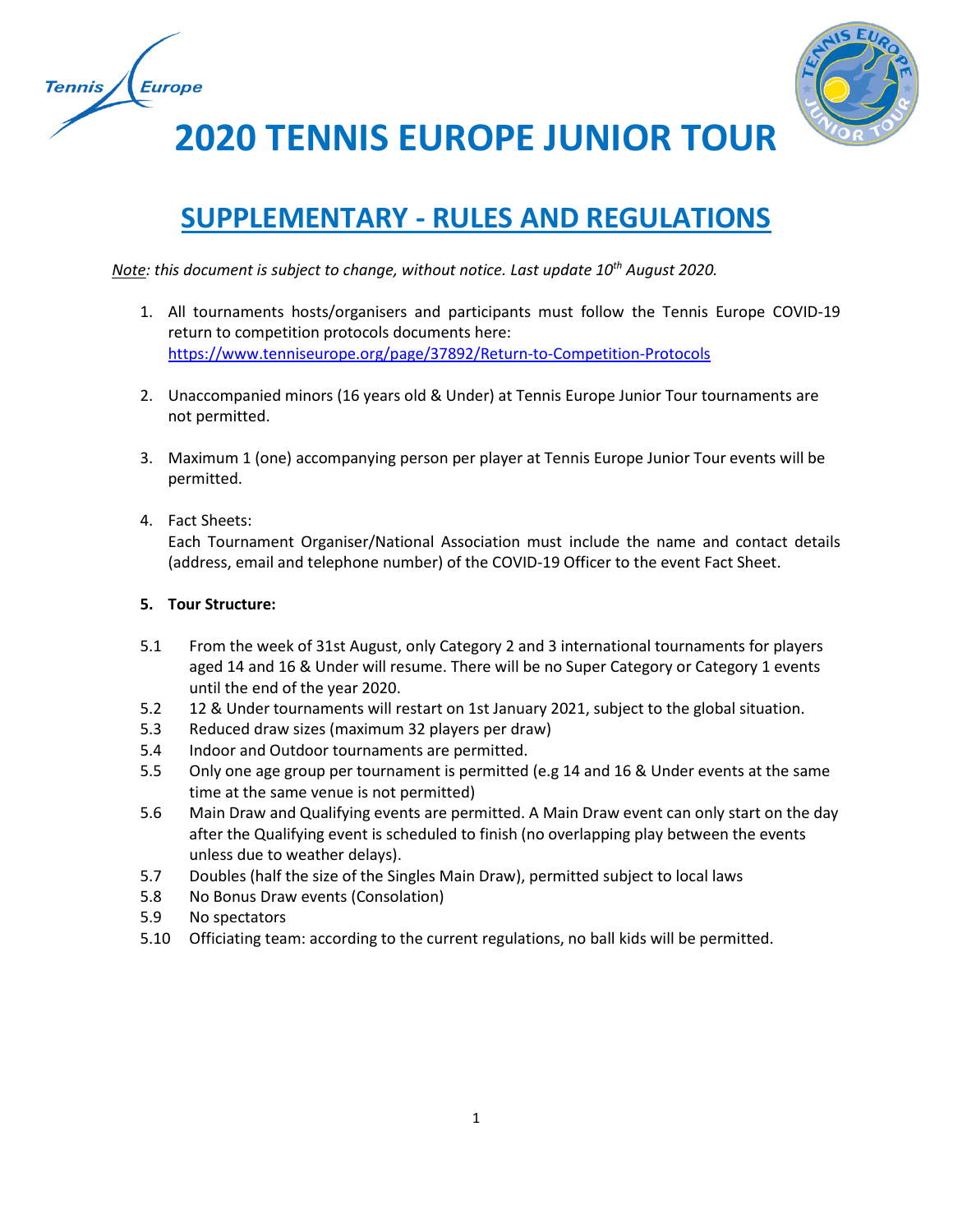6. Accreditation must be provided online/by email or at the venue for all participants (which includes players, support personnel/coaches/accompanying persons, officials, tournament staff and any other credentialled individual) involved in the Tournament. Accreditation must be provided to all participants on-site before entering the club.

# **7. Hospitality**

- 7.1 Private Housing/Host family accommodation is not permitted.
- 7.2 14/16 & Under tournaments are permitted as follows:

## *Category 2 events*

Mandatory, either (option 1 is the minimum hospitality required):

- 1) For National Squads: Free Lunch and Dinner until last member of the squad is eliminated.
- 2) For National Squads: Free hospitality until last member of the squad is eliminated.
- 3) For National Squads: Free hospitality for the duration of the tournament.
- 4) For National Squads: Free Lunch and Dinner until last member of the squad is eliminated, and for other Main Draw Players: Free Lunch and Dinner until eliminated.
- 5) For National Squads: Free hospitality until last member of the squad is eliminated, and for other Main Draw Players: Free hospitality until eliminated.

## **If free hospitality (hotel night) is provided, this must be in single room accommodation**

## *Category 3 events for 16 & Under and 14 & Under age groups:*

Optional, either

- 0) None
- 1) For National Squads: Free Lunch and Dinner until last member of the squad is eliminated.
- 2) For National Squads: Free hospitality until last member of the squad is eliminated.
- 3) For National Squads: Free hospitality for the duration of the tournament.
- 4) For National Squads: Free Lunch and Dinner until last member of the squad is eliminated, and for other Main Draw Players: Free Lunch and Dinner until eliminated.
- 5) For National Squads: Free hospitality until last member of the squad is eliminated, and for other Main Draw Players: Free hospitality until eliminated.

## **If free hospitality (hotel night) is provided, this must be in single room accommodation**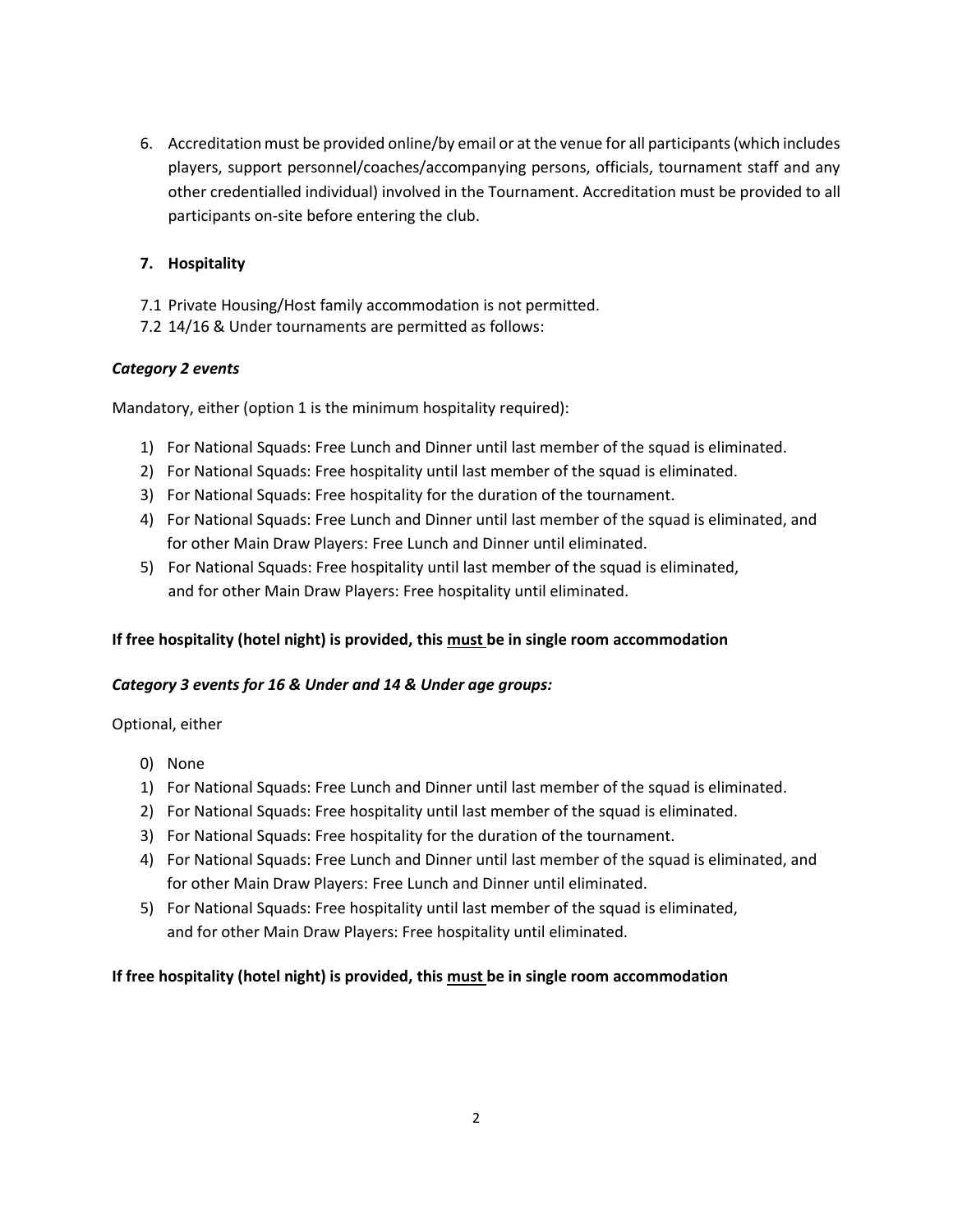## **8. Accommodation:**

- 8.1 PLAYERS Shared rooms are not permitted. If free hospitality (hotel night) is provided, this must be in single room accommodation. The only exception for sharing a room would be between persons from the same household.
- 8.2 COACHES/ACCOMPANYING PERSON Shared rooms are not permitted. Single room Official National Association coach/accompanying person must be provided with a single room. The only exception for sharing a room would be between persons from the same household.
- 8.3 TOURNAMENT STAFF/OFFICIALS Shared rooms are not permitted. Single room Tournament staff/Officials must be provided with a single room.

## **9. Medical staff**

9.1 There must be a Tournament Doctor on-call available for consultations. Assign an on-call Tournament Doctor, who must have knowledge of dealing with COVID-19 patients and have the means to conduct a COVID-19 test within 24 hours.

Mandatory daily visitation at the club by the on-call doctor. The doctor must be in constant contact with the COVID-19 Officer, tournament staff and local authorities.

9.2 A COVID-19 Officer must be appointed and identified to Tennis Europe and is responsible for all matters related to COVID-19 before, during and after the event. The officer must be in constant contact with the on-call doctor before, during and after the event.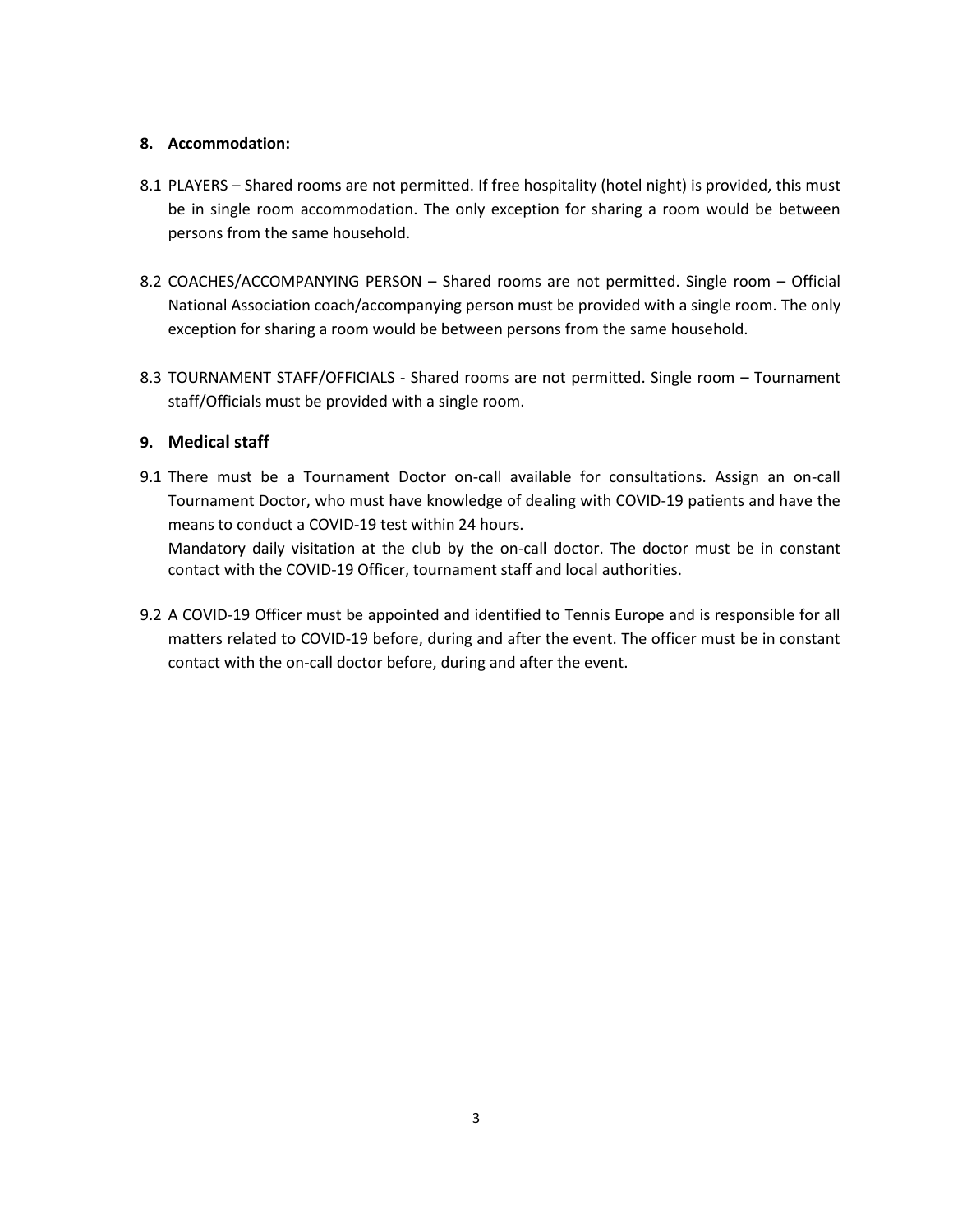## **10. Sign in**

## **Sign-in general**

Sign-in in required for tournaments in all categories for Qualifying, Main Draw, Doubles and Bonus draws *(Super Category, Category 1 tournaments and Bonus draws are not allowed for the autumn 2020).*

The preferred method for sign-in is online (new) or by telephone. For online sign-in the player must log in to his/her Tennis Europe account.

For telephone sign-in only voice calls are permitted. Email, text messages are not allowed.

Players granted a Wild Card don't have to sign-in but must be in contact with the Referee to confirm they accept the Wild Card ahead of the respective sign-in deadline.

Players must be available to player from the morning of the first day of play in the event unless a later time has been confirmed by the Referee.

Players must approach the Tournament Organiser/Cashier immediately on arrival to pay the Entry fee.

#### **Qualifying Sign-in**

#### *Online sign-in*

Online sign-in for Qualifying is available for entered players on the Qualifying Acceptance list and Alternate list. On-site Alternates must sign-in by phone or on-site.

The online sign-in opens 24 hours before the Qualifying sign-in deadline and closes at the Qualifying sign-in deadline (18.00 local time the day before start of the Qualifying event).

#### *Telephone or On-site sign-in*

Players on the Qualifying Acceptance list or the Alternates list can sign-in by calling the Referee by phone or sign-in on-site.

Players on the Qualifying Acceptance List who wish to Preserve Eligibility for the Main Draw must always contact the Referee by phone or on-site. Preserving Eligibility is not available from the online system.

Players Applying for Special Exempt must do so by contacting the Referee of their 'current' tournament who will get in contact with the Referee. Applying for Special Exempt status is not available from the online system.

Coaches signing-in for a group of players are recommended to call the Referee by phone. The online system is only available for individual sign-ins.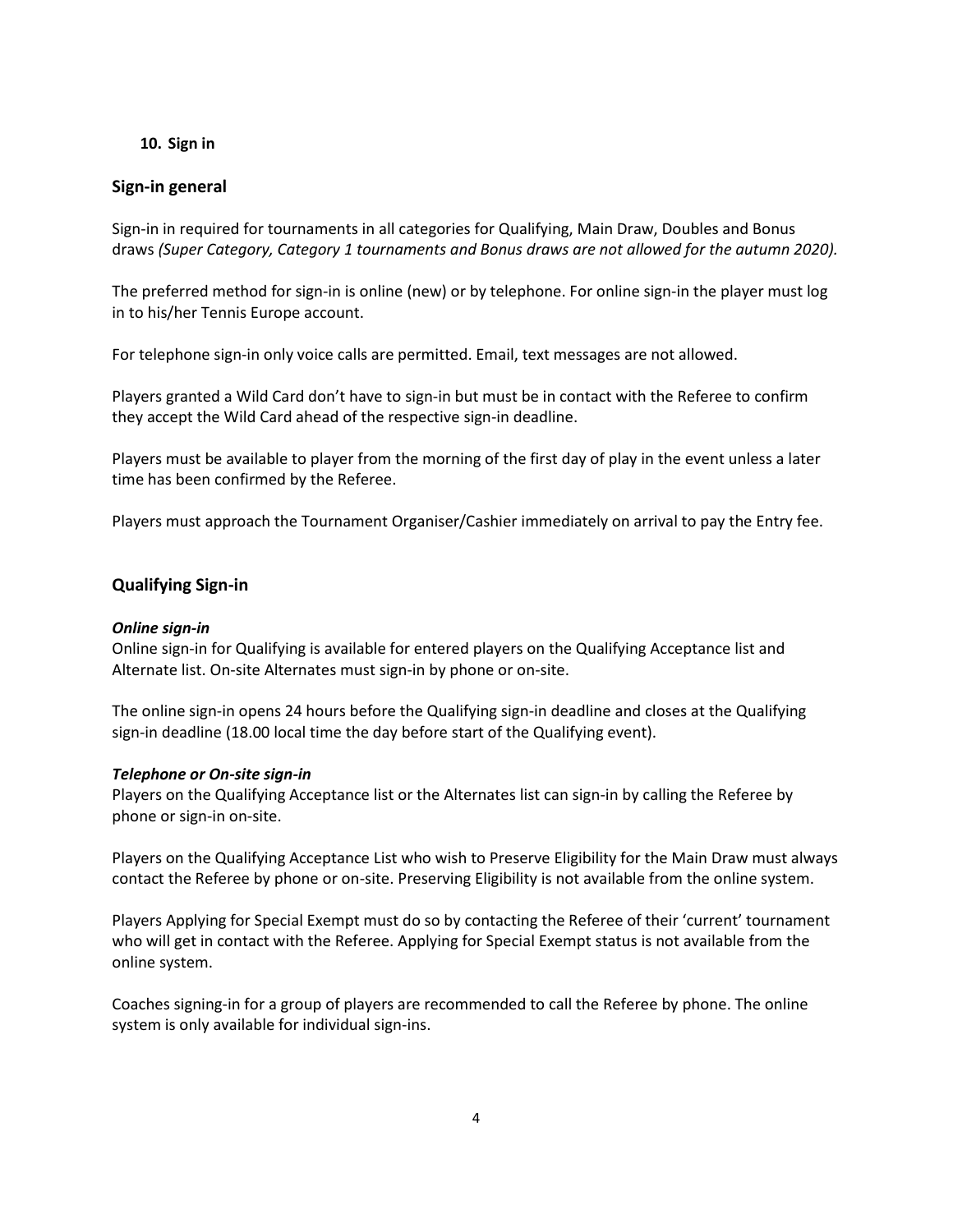The telephone and on-site sign-in opens latest at 15.00 and closes at 18.00 local time the day before the start of the Main Draw.

## **Main Draw Sign-in**

*Players who signed-in for Qualifying and was then successfully moved to the Main Draw list don't have to sign-in again.*

### *Online sign-in*

Online sign-in for Main Draw is available for entered players on the Main Draw Acceptance list.

The online sign-in opens 24 hours before the Main Draw sign-in deadline and closes at the Main Draw sign-in deadline (18.00 local time the day before start of the Main Draw event).

#### *Telephone or On-site sign-in*

Players on the Main Draw Acceptance list can sign-in by calling the Referee by phone or sign-in on-site.

Coaches signing-in for a group of players are recommended to call the Referee by phone. The online system is only available for individual sign-ins.

The telephone and on-site sign-in opens latest at 15.00 and closes at 18.00 local time the day before the start of the Main Draw.

#### **Doubles**

Both players of a team must sign-in for Doubles.

Doubles matches may be scheduled from 15.00 in the afternoon after the Doubles sign-in closed.

#### *Online sign-in*

Online sign-in is not available for Doubles.

#### *Telephone or On-site sign-in*

Players may sign-in by phone or on-site. Both players in a team must sign-in.

The telephone and on-site sign-in usually opens in the afternoon the day before the sign-in deadline and closes at 12.00 local time the first day of the Singles Main Draw.

#### **Bonus Draw sign-in**

TBA when Bonus Draws are again allowed (not Autumn 2020)